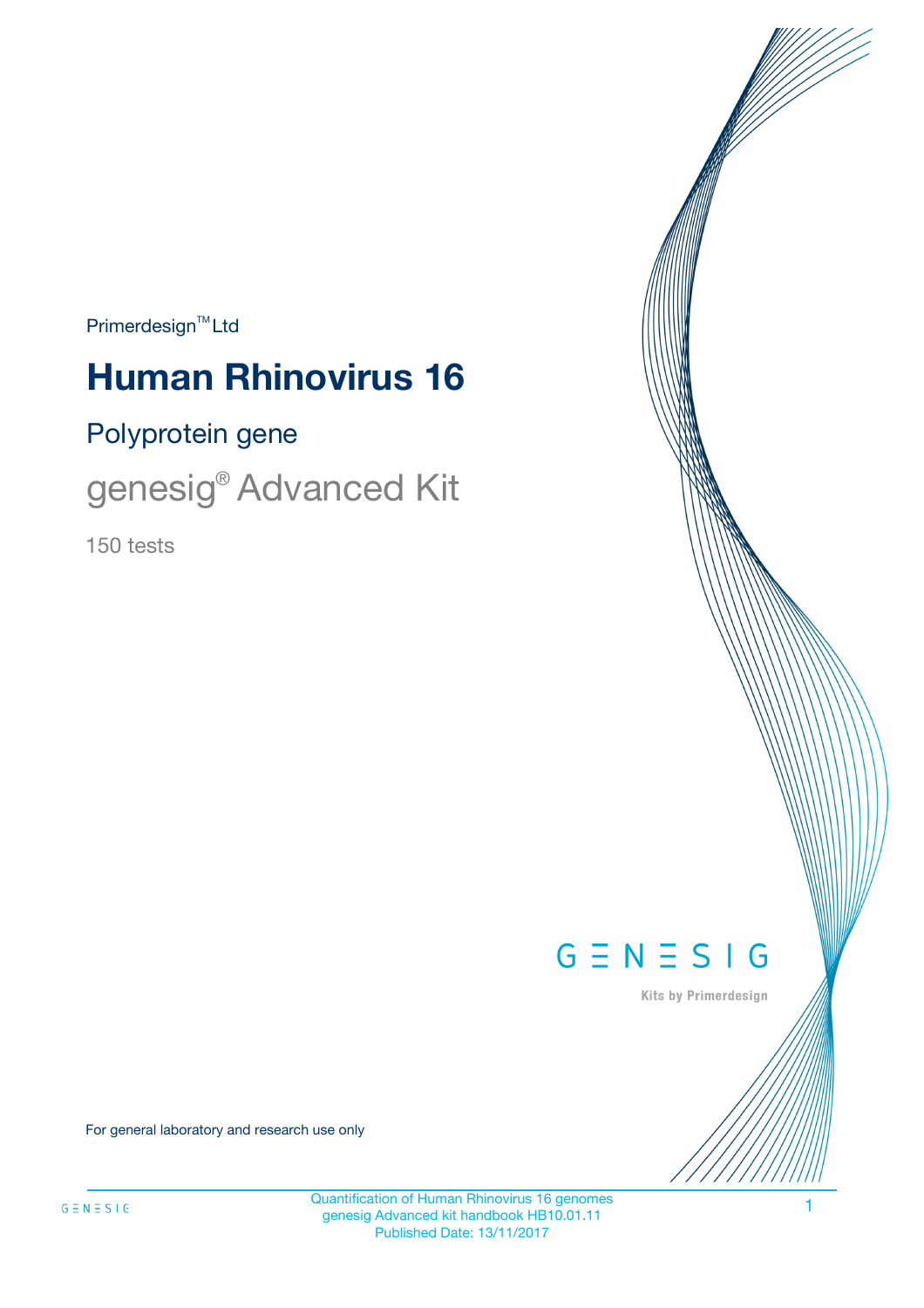# Introduction to Human Rhinovirus 16

Rhinovirus is a genus of the Picornaviridae family of viruses. Rhinoviruses are the most common viral infective agents in humans and are a causative agent of the common cold, being responsible for approximately 50% of all cases. Rhinoviruses have linear, singlestranded, positive-sense RNA genomes of between 7.2 and 8.5 kb in length. At the 5' end of the genome is a virus-encoded protein, and like mammalian mRNA, there is a 3' poly-A tail. Structural proteins are encoded in the 5' region of the genome and non structural at the 3' end. The viral particles themselves are not enveloped and are icosahedral in structure with a diameter of approximately 30nm.

Rhinoviruses are composed of a capsid that contains four viral proteins VP1, VP2, VP3 and VP4. VP1, VP2, and VP3 form the major part of the protein capsid. The much smaller VP4 protein has a more extended structure and lies at interface between the capsid and the RNA genome. There are 60 copies of each of these proteins assembled as an icosahedron. Antibodies are a major defense against infection with the epitopes lying on the exterior regions of VP1-VP3.

Rhinoviruses have two main modes of transmission: direct transmission via inhalation of aerosolised respiratory droplets and indirect transmission via contact with surfaces contaminated with respiratory droplets. The viral capsid proteins bind to specific nasal cell receptors mediating entry into the host cell. Intracellular enzymes then digest the viral capsid leaving only the genome which functions as a template for the synthesis of the complementary strand. This encodes the viral capsid proteins for new viral particles as well as being packaged into these. The newly synthesised virus buds off from the host cell membrane facilitating infection of other cells.

Rhinoviruses occur worldwide causing disease with symptoms such as fever, cough, and nasal congestion which are the result of the immune system's response to the virus. The frequency of colds is high in childhood and decreases during adulthood most probably because of the possession of immunity.

There are many HRV serotypes which, based on differences in their surface proteins and genome sequences have been segregated into two different groups: Human Rhinovirus A and B although some serotypes remain unclassified. HRV16 belongs to the HRVA species.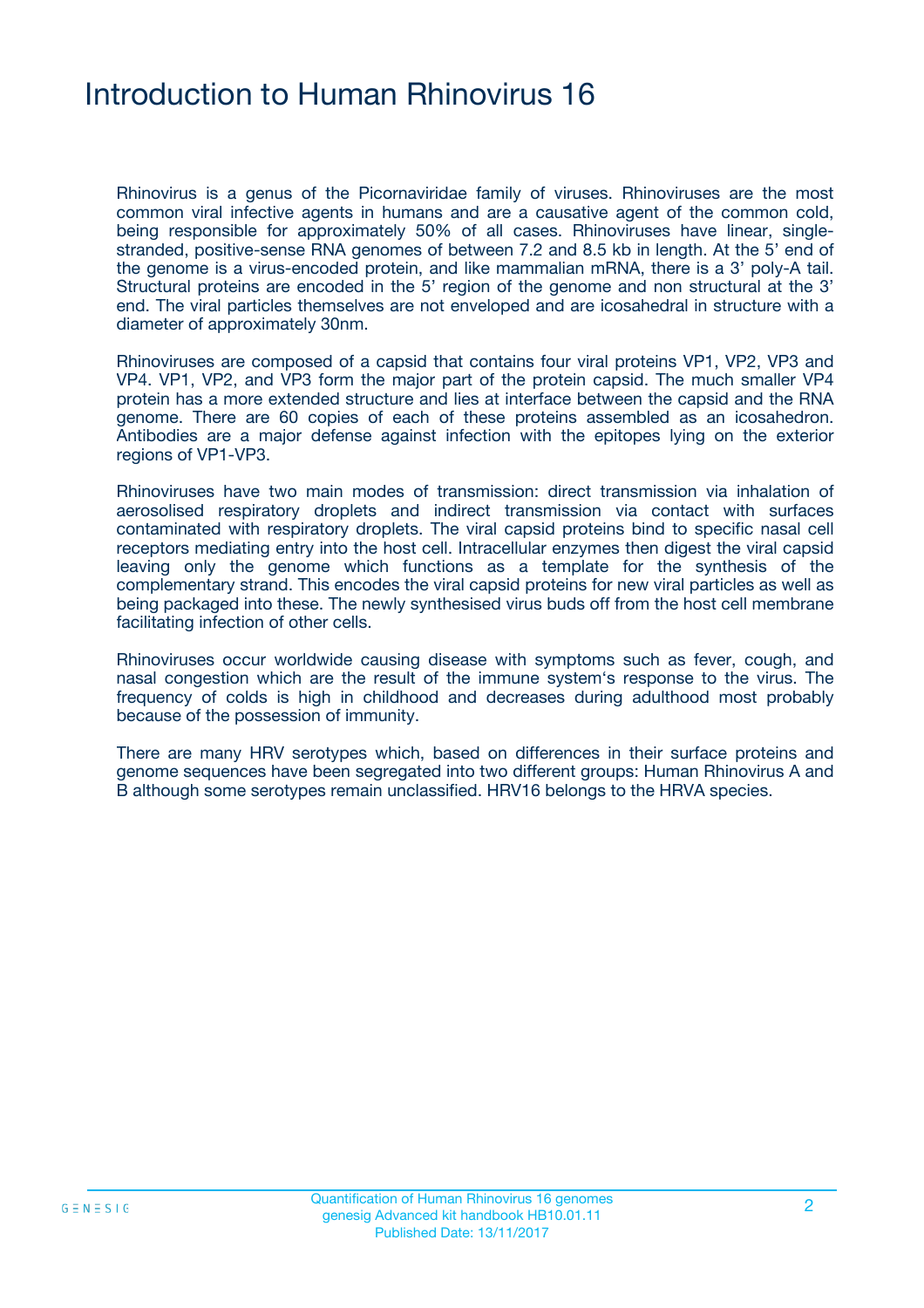# **Specificity**

The Primerdesign genesig Kit for Human Rhinovirus 16 (HRV16) genomes is designed for the in vitro quantification of HRV16 genomes. The kit is designed to have the broadest detection profile possible whilst remaining specific to the HRV16 genome.

The primers and probe sequences in this kit have 100% homology with a broad range of HRV16 sequences based on a comprehensive bioinformatics analysis.

Our kit for human rhinovirus 16 has been designed for the specific and exclusive in vitro quantification of this subtype and does not detect other human rhinovirus strains. The primers and probe sequences in this kit have 100% homology with a broad range of clinically relevant reference sequences based on a comprehensive bioinformatics analysis.

If you require further information, or have a specific question about the detection profile of this kit then please send an e.mail to enquiry@primerdesign.co.uk and our bioinformatics team will answer your question.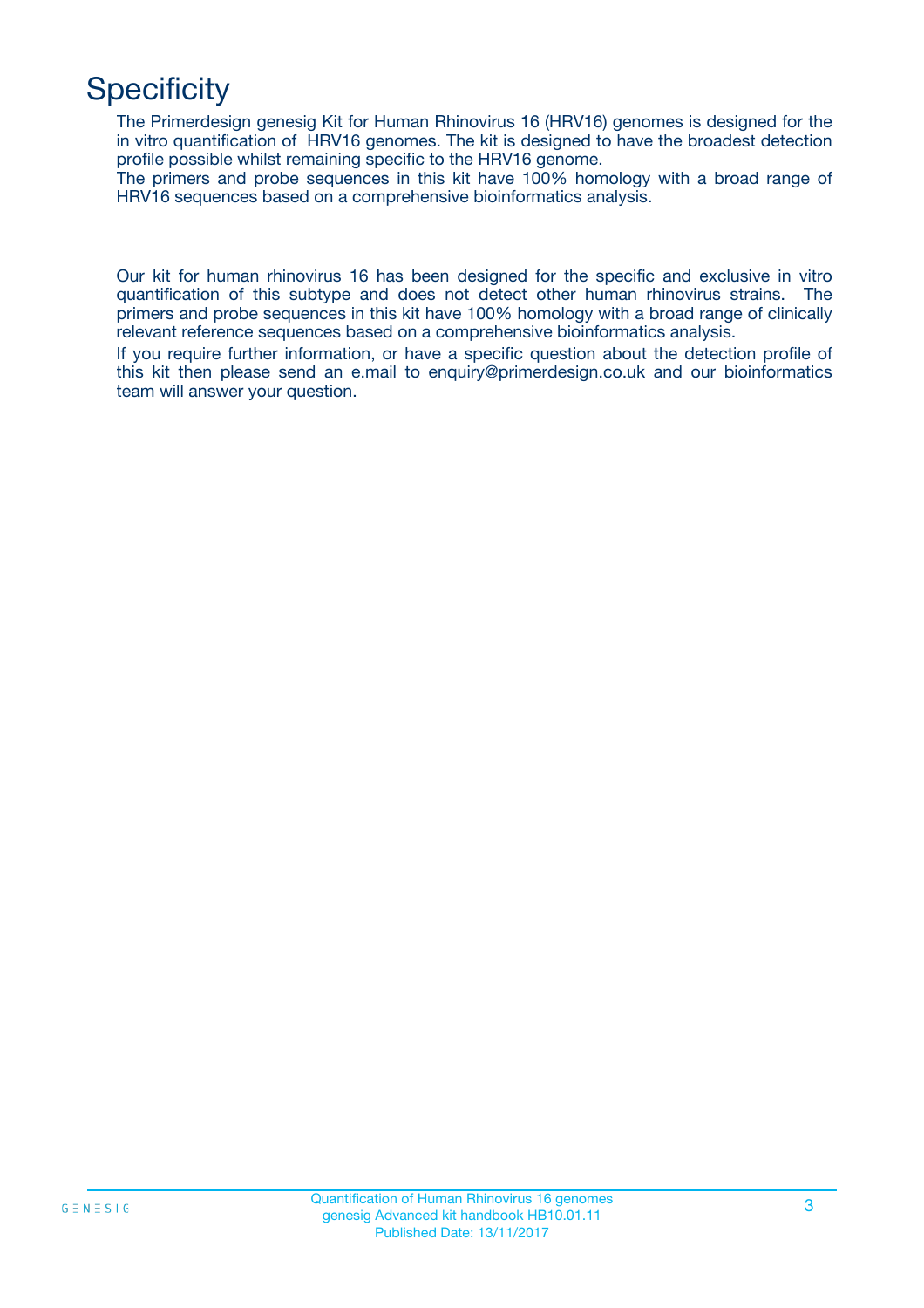# **Kit contents**

- **HRV16 specific primer/probe mix (150 reactions BROWN) FAM labelled**
- **HRV16 positive control template (for Standard curve RED)**
- **Internal extraction control primer/probe mix (150 reactions BROWN) VIC labelled as standard**
- **Internal extraction control RNA (150 reactions BLUE)**
- **Endogenous control primer/probe mix (150 reactions BROWN) FAM labelled**
- **HRV16/Internal extraction control/endogenous control RT primer mix (150 reactions GREEN)**

**Required for two step protocol only**

- **RNase/DNase free water (WHITE) for resuspension of primer/probe mixes**
- **Template preparation buffer (YELLOW) for resuspension of internal control template, positive control template and standard curve preparation**

# **Reagents and equipment to be supplied by the user**

#### **Real-time PCR Instrument**

#### **RNA extraction kit**

This kit is recommended for use with genesig Easy. DNA/RNA Extraction kit. However, it is designed to work well with all processes that yield high quality RNA with minimal PCR inhibitors.

#### **oasigTM lyophilised OneStep or Precision**®**PLUS OneStep 2X RT-qPCR Master Mix** Contains complete OneStep RT-qPCR master mix

**Pipettors and Tips**

**Vortex and centrifuge**

**Thin walled 1.5 ml PCR reaction tubes**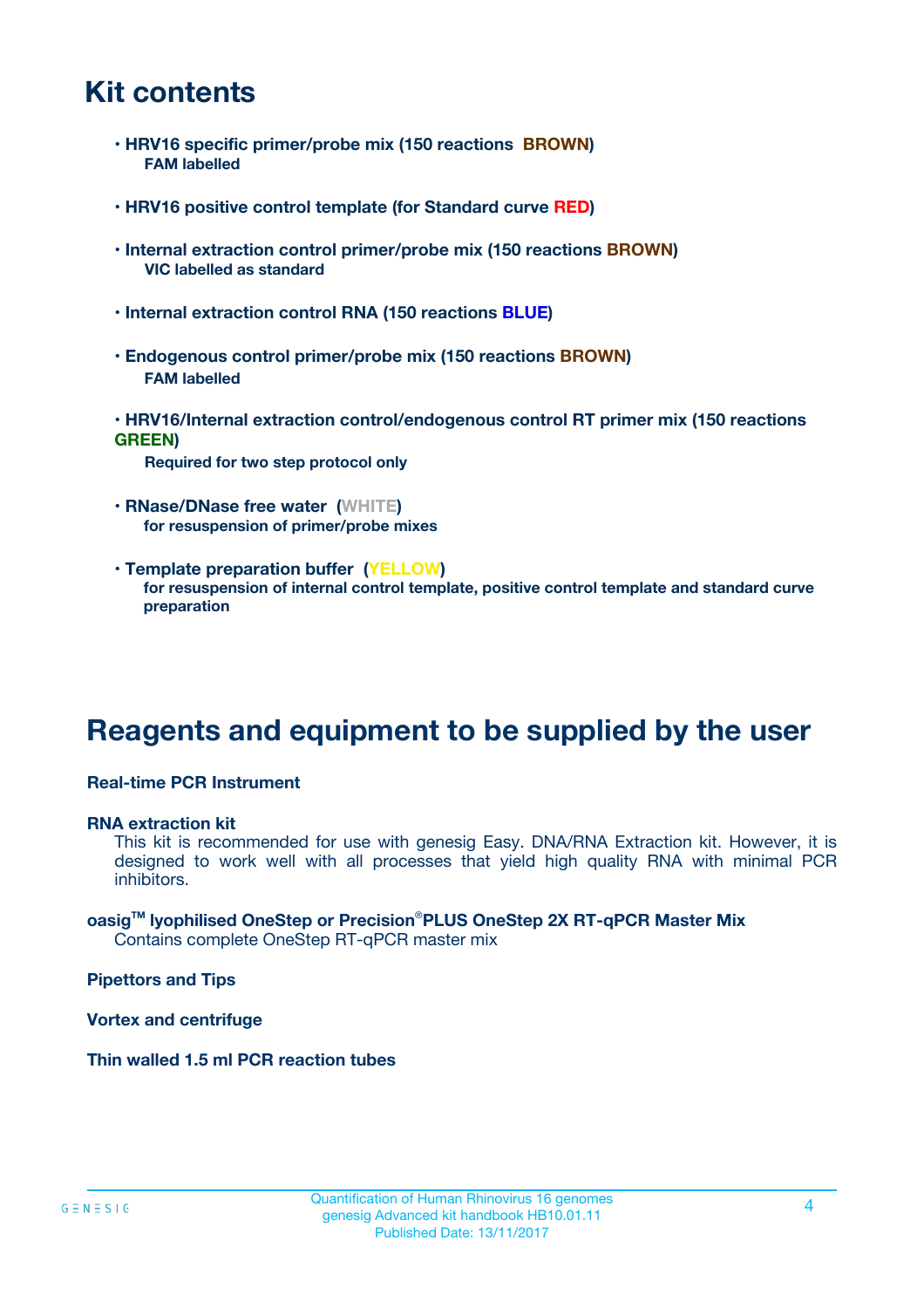### Kit storage and stability

This kit is stable at room temperature but should be stored at -20ºC on arrival. Once the lyophilised components have been resuspended they should not be exposed to temperatures above -20°C for longer than 30 minutes at a time and unnecessary repeated freeze/thawing should be avoided. The kit is stable for six months from the date of resuspension under these circumstances.

If a standard curve dilution series is prepared this can be stored frozen for an extended period. If you see any degradation in this serial dilution a fresh standard curve can be prepared from the positive control.

Primerdesign does not recommend using the kit after the expiry date stated on the pack.

### Suitable sample material

All kinds of sample material suited for PCR amplification can be used. Please ensure the samples are suitable in terms of purity, concentration, and RNA/DNA integrity (An internal PCR control is supplied to test for non specific PCR inhibitors). Always run at least one negative control with the samples. To prepare a negative-control, replace the template RNA sample with RNase/DNase free water.

### Dynamic range of test

Under optimal PCR conditions genesig HRV16 detection kits have very high priming efficiencies of >95% and can detect less than 100 copies of target template.

### Notices and disclaimers

This product is developed, designed and sold for research purposes only. It is not intended for human diagnostic or drug purposes or to be administered to humans unless clearly expressed for that purpose by the Food and Drug Administration in the USA or the appropriate regulatory authorities in the country of use. During the warranty period Primerdesign genesig detection kits allow precise and reproducible data recovery combined with excellent sensitivity. For data obtained by violation to the general GLP guidelines and the manufacturer's recommendations the right to claim under guarantee is expired. PCR is a proprietary technology covered by several US and foreign patents. These patents are owned by Roche Molecular Systems Inc. and have been sub-licensed by PE Corporation in certain fields. Depending on your specific application you may need a license from Roche or PE to practice PCR. Additional information on purchasing licenses to practice the PCR process may be obtained by contacting the Director of Licensing at Roche Molecular Systems, 1145 Atlantic Avenue, Alameda, CA 94501 or Applied Biosystems business group of the Applera Corporation, 850 Lincoln Centre Drive, Foster City, CA 94404. In addition, the 5' nuclease assay and other homogeneous amplification methods used in connection with the PCR process may be covered by U.S. Patents 5,210,015 and 5,487,972, owned by Roche Molecular Systems, Inc, and by U.S. Patent 5,538,848, owned by The Perkin-Elmer Corporation.

# Trademarks

Primerdesign™ is a trademark of Primerdesign Ltd.

genesig® is a registered trademark of Primerdesign Ltd.

The PCR process is covered by US Patents 4,683,195, and 4,683,202 and foreign equivalents owned by Hoffmann-La Roche AG. BI, ABI PRISM® GeneAmp® and MicroAmp® are registered trademarks of the Applera Genomics (Applied Biosystems Corporation). BIOMEK® is a registered trademark of Beckman Instruments, Inc.; iCycler™ is a registered trademark of Bio-Rad Laboratories, Rotor-Gene is a trademark of Corbett Research. LightCycler™ is a registered trademark of the Idaho Technology Inc. GeneAmp®, TaqMan® and AmpliTaqGold® are registered trademarks of Roche Molecular Systems, Inc., The purchase of the Primerdesign ™ reagents cannot be construed as an authorization or implicit license to practice PCR under any patents held by Hoffmann-LaRoche Inc.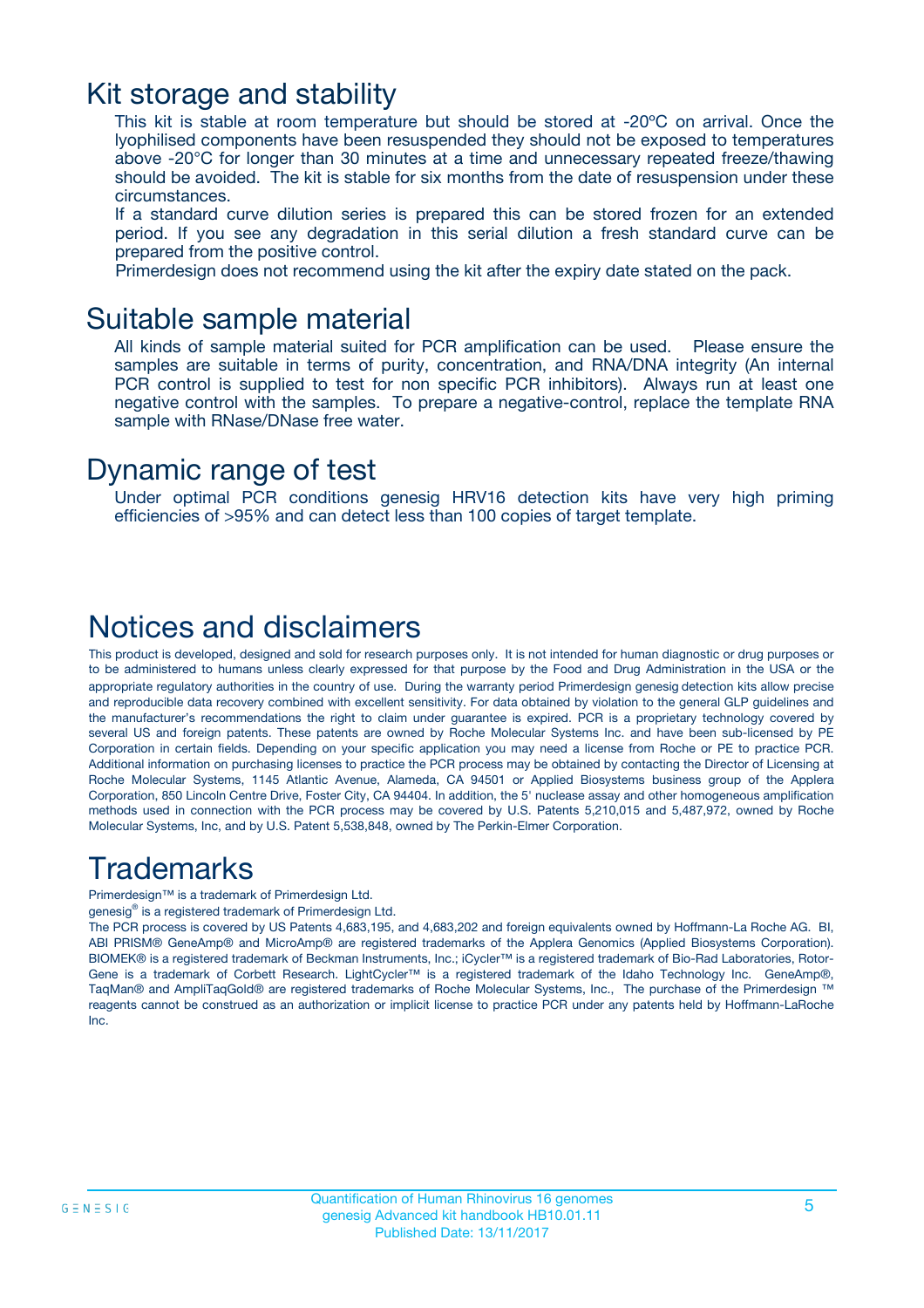# **Principles of the test**

#### **Real-time PCR**

A HRV16 specific primer and probe mix is provided and this can be detected through the FAM channel.

The primer and probe mix provided exploits the so-called TaqMan® principle. During PCR amplification, forward and reverse primers hybridize to the HRV16 cDNA. A fluorogenic probe is included in the same reaction mixture which consists of a DNA probe labeled with a 5`-dye and a 3`-quencher. During PCR amplification, the probe is cleaved and the reporter dye and quencher are separated. The resulting increase in fluorescence can be detected on a range of qPCR platforms.

#### **OneStep vs. Two step real-time PCR**

When detecting/quantifying the presence of a target with an RNA genome Primerdesign recommend the use of a OneStep RT-qPCR protocol. OneStep RT-qPCR combines the reverse transcription and qPCR reaction in a simple closed tube protocol. This saves significant bench time but also reduces errors. The sensitivity of a OneStep protocol is also greater than a two step because the entire biological sample is available to the PCR without dilution. This kit will also work well with a two step approach (Precision nanoScript2 reverse transcription kit and PrecisionPLUS Master Mix) if required but the use of oasig OneStep or PrecisionPLUS OneStep Master Mix is the preferred method.

#### **Positive control**

For copy number determination and as a positive control for the PCR set up, the kit contains a positive control template.

This can be used to generate a standard curve of HRV16 copy number / Cq value. Alternatively the positive control can be used at a single dilution where full quantitative analysis of the samples is not required. Each time the kit is used, at least one positive control reaction must be included in the run. A positive result indicates that the primers and probes for detecting the target HRV16 gene worked properly in that particular experimental scenario. If a negative result is obtained the test results are invalid and must be repeated. Care should be taken to ensure that the positive control does not contaminate any other kit component which would lead to false-positive results. This can be achieved by handling this component in a Post PCR environment. Care should also be taken to avoid cross-contamination of other samples when adding the positive control to the run. This can be avoided by sealing all other samples and negative controls before pipetting the positive control into the positive control well.

#### **Negative control**

To validate any positive findings a negative control reaction should be included every time the kit is used. For this reaction the RNase/DNase free water should be used instead of template. A negative result indicates that the reagents have not become contaminated while setting up the run.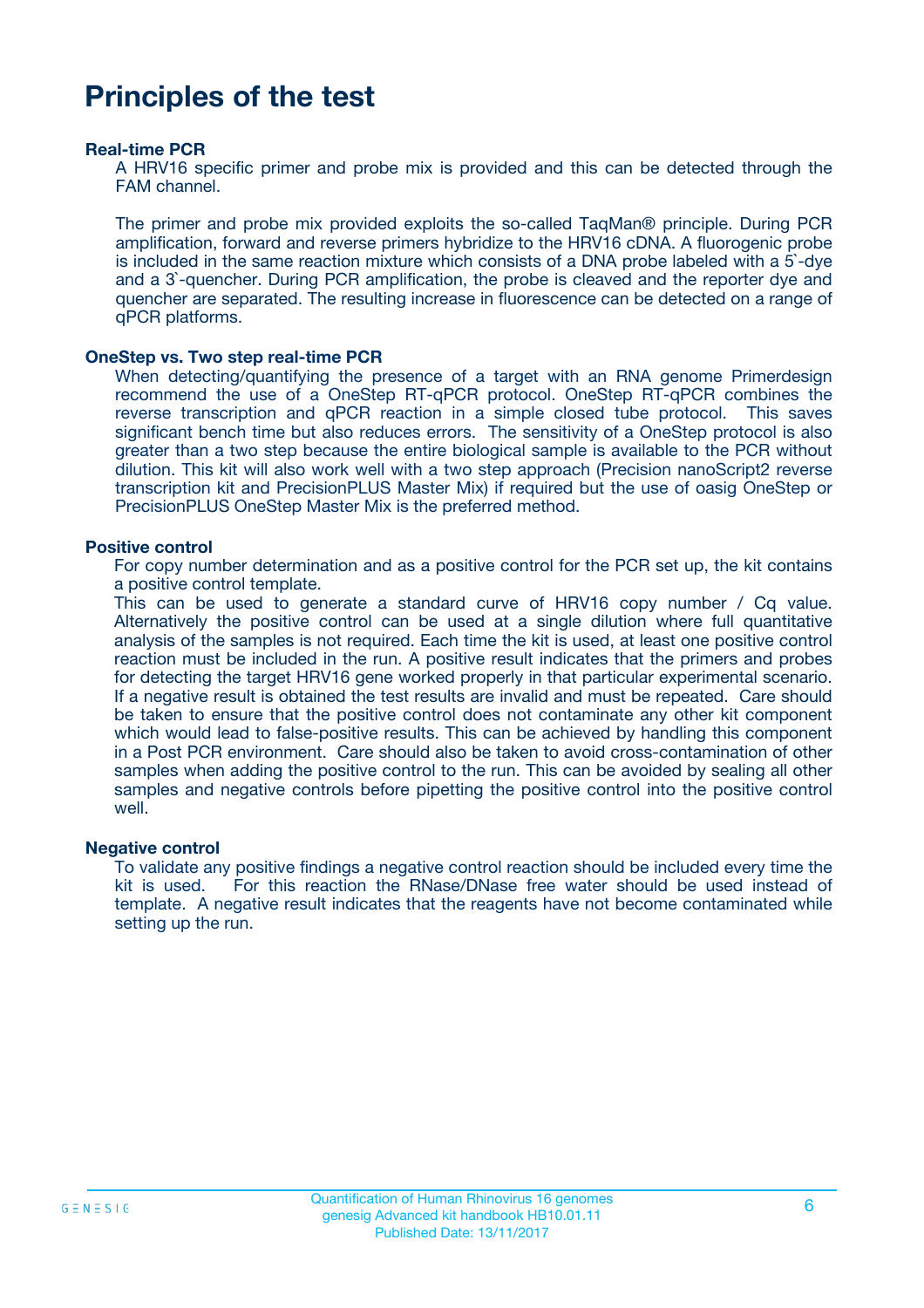#### **Internal RNA extraction control**

When performing RNA extraction, it is often advantageous to have an exogenous source of RNA template that is spiked into the lysis buffer. This control RNA is then co-purified with the sample RNA and can be detected as a positive control for the extraction process. Successful co-purification and qPCR for the control RNA also indicates that PCR inhibitors are not present at a high concentration.

A separate RT primer mix and a qPCR primer/probe mix are supplied with this kit to detect the exogenous RNA using qPCR. The PCR primers are present at PCR limiting concentrations which allows multiplexing with the target sequence primers. Amplification of the control cDNA does not interfere with detection of the HRV16 target cDNA even when present at low copy number. The Internal control is detected through the VIC channel and gives a Cq value of 28+/ -3 depending on the level of sample dilution.

#### **Endogenous control**

To confirm extraction of a valid biological template, a primer and probe mix is included to detect an endogenous gene. Detection of the endogenous control is through the FAM channel and it is NOT therefore possible to perform a multiplex with the HRV16 primers. A poor endogenous control signal may indicate that the sample did not contain sufficient biological material.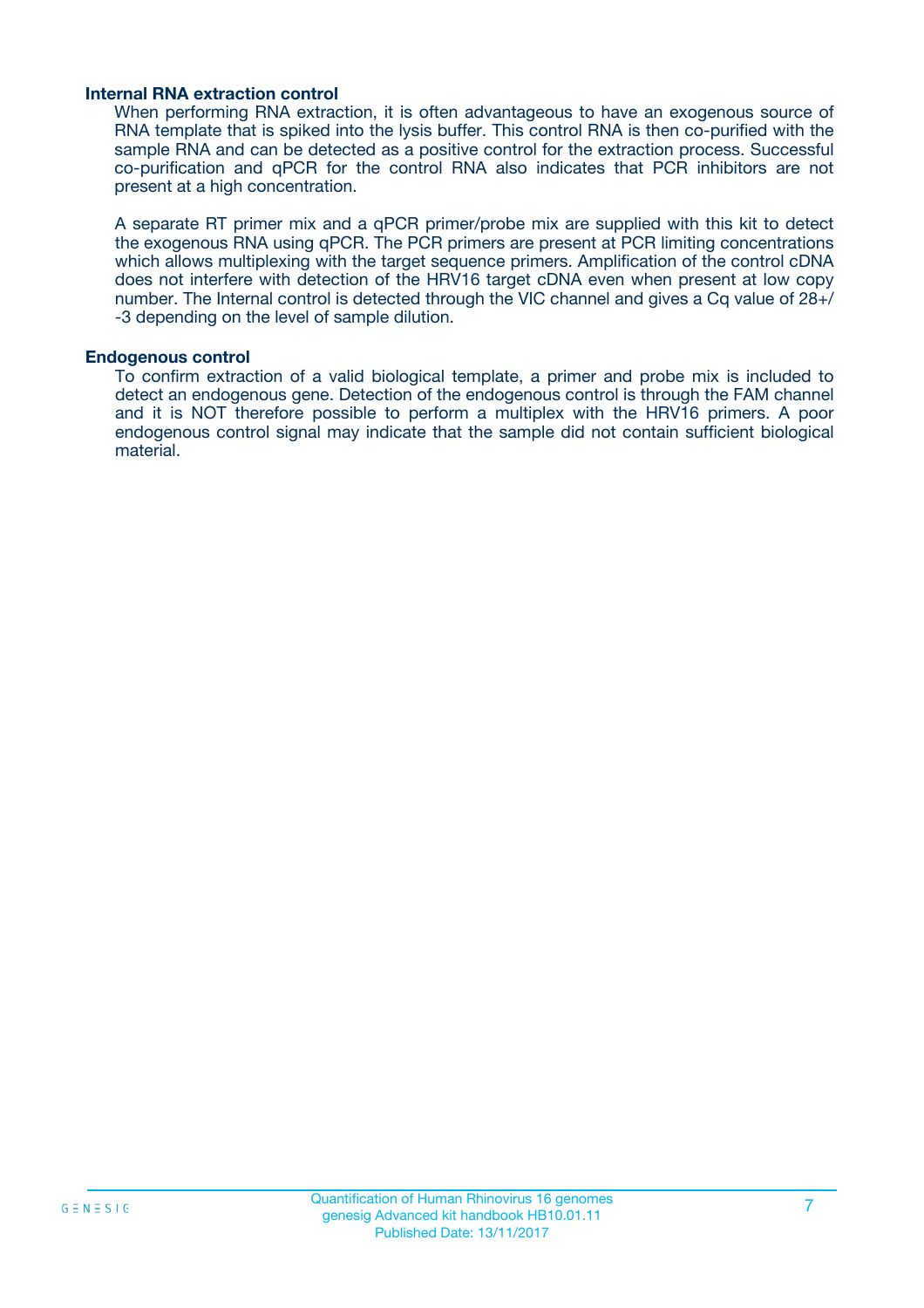### Resuspension protocol

To minimize the risk of contamination with foreign DNA, we recommend that all pipetting be performed in a PCR clean environment. Ideally this would be a designated PCR lab or PCR cabinet. Filter tips are recommended for all pipetting steps.

- **1. Pulse-spin each tube in a centrifuge before opening.** This will ensure lyophilised primer and probe mix is in the base of the tube and is not spilt upon opening the tube.
- **2. Resuspend the primer/probe mixes in the RNase/DNase free water supplied, according to the table below:**

To ensure complete resuspension, vortex each tube thoroughly.

| Component - resuspend in water                       | <b>Volume</b> |
|------------------------------------------------------|---------------|
| <b>Pre-PCR pack</b>                                  |               |
| HRV16 primer/probe mix (BROWN)                       | $165$ µ       |
| Internal extraction control primer/probe mix (BROWN) | $165$ $\mu$   |
| HRV16 RT primer mix (GREEN)                          | $165$ $\mu$   |
| Endogenous control primer/probe mix (BROWN)          | 165 µl        |

**3. Resuspend the internal control template and positive control template in the template preparation buffer supplied, according to the table below:** To ensure complete resuspension, vortex each tube thoroughly.

| Component - resuspend in template preparation buffer |             |  |
|------------------------------------------------------|-------------|--|
| <b>Pre-PCR heat-sealed foil</b>                      |             |  |
| Internal extraction control RNA (BLUE)               | 600 µl      |  |
| <b>Post-PCR heat-sealed foil</b>                     |             |  |
| HRV16 Positive Control Template (RED) *              | $500$ $\mu$ |  |

\* This component contains high copy number template and is a VERY significant contamination risk. It must be opened and handled in a separate laboratory environment, away from the other components.

# RNA extraction

The internal extraction control RNA can be added either to the RNA lysis/extraction buffer or to the RNA sample once it has been resuspended in lysis buffer.

**DO NOT add the internal extraction control RNA directly to the unprocessed biological sample as this will lead to degradation and a loss in signal.**

- **1. Add 4µ**l **of the Internal extraction control RNA (BLUE) to each sample in RNA lysis/extraction buffer per sample.**
- **2. Complete RNA extraction according to the manufacturer's protocols.**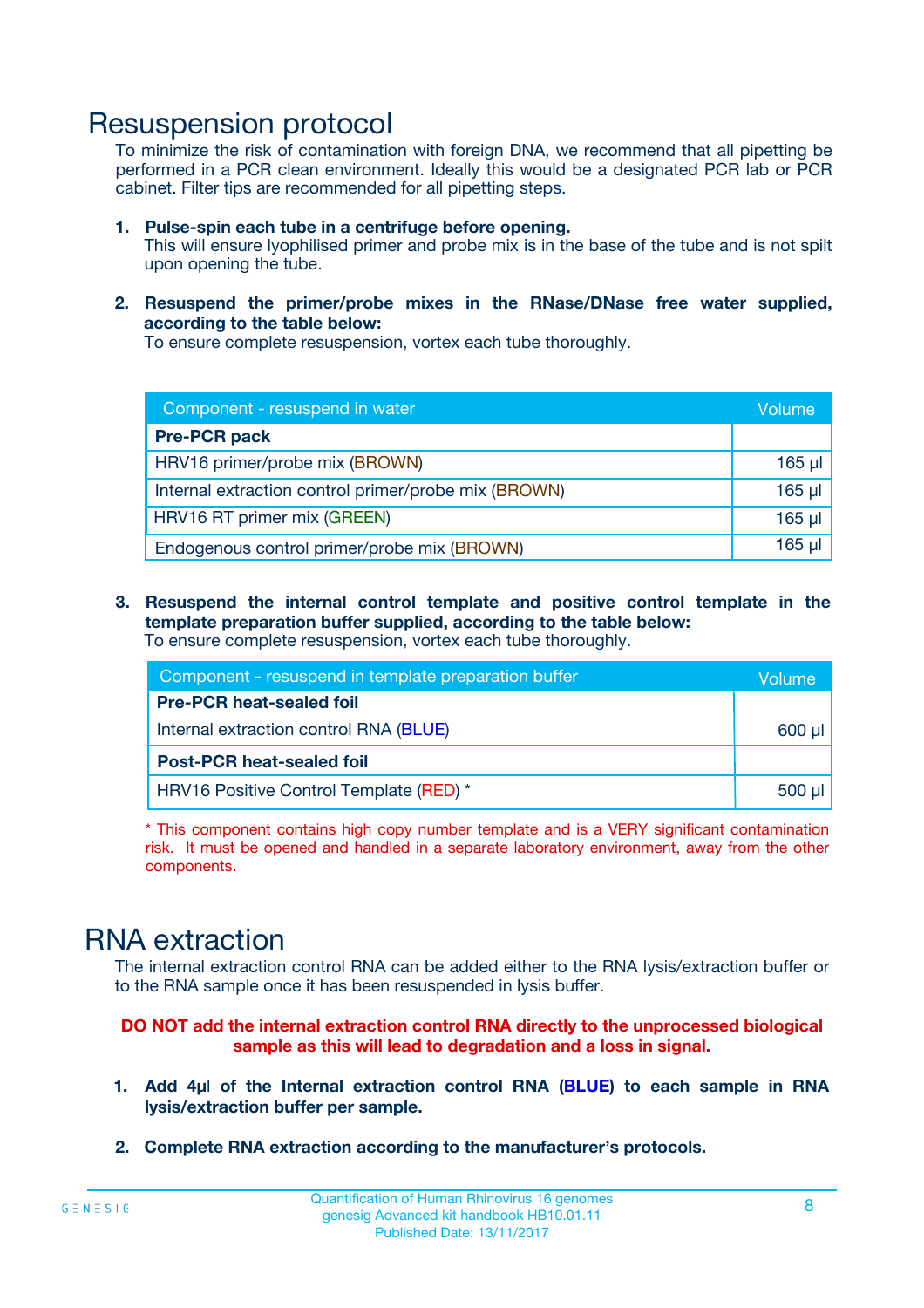# OneStep RT-qPCR detection protocol

A OneStep approach combining the reverse transcription and amplification in a single closed tube is the preferred method. If however, a two step approach is required see page 11.

#### **For optimum performance and sensitivity.**

All pipetting steps and experimental plate set up should be performed on ice. After the plate is poured proceed immediately to the OneStep amplification protocol. Prolonged incubation of reaction mixes at room temperature can lead to PCR artifacts that reduce the sensitivity of detection.

#### **1. For each RNA sample prepare a reaction mix according to the table below: Include sufficient reactions for positive and negative controls.**

| Component                                                    | Volume   |
|--------------------------------------------------------------|----------|
| oasig OneStep or PrecisionPLUS OneStep 2X RT-qPCR Master Mix | $10 \mu$ |
| HRV16 primer/probe mix (BROWN)                               | 1 µl     |
| Internal extraction control primer/probe mix (BROWN)         | 1 µI     |
| <b>RNase/DNase free water (WHITE)</b>                        | $3 \mu$  |
| <b>Final Volume</b>                                          | 15 µl    |

**2. For each RNA sample prepare an endogenous control reaction according to the table below (optional):**

This control reaction will provide crucial information regarding the quality of the biological sample.

| Component                                                    | Volume   |
|--------------------------------------------------------------|----------|
| oasig OneStep or PrecisionPLUS OneStep 2X RT-qPCR Master Mix | 10 $\mu$ |
| Endogenous control primer/probe mix (BROWN)                  | 1 ul     |
| <b>RNase/DNase free water (WHITE)</b>                        | $4 \mu$  |
| <b>Final Volume</b>                                          | 15 µl    |

- **3. Pipette 15µl of these mixes into each well according to your qPCR experimental plate set up.**
- **4. Pipette 5µl of RNA template into each well, according to your experimental plate set up.**

For negative control wells use 5µl of RNase/DNase free water. The final volume in each well is 20µl.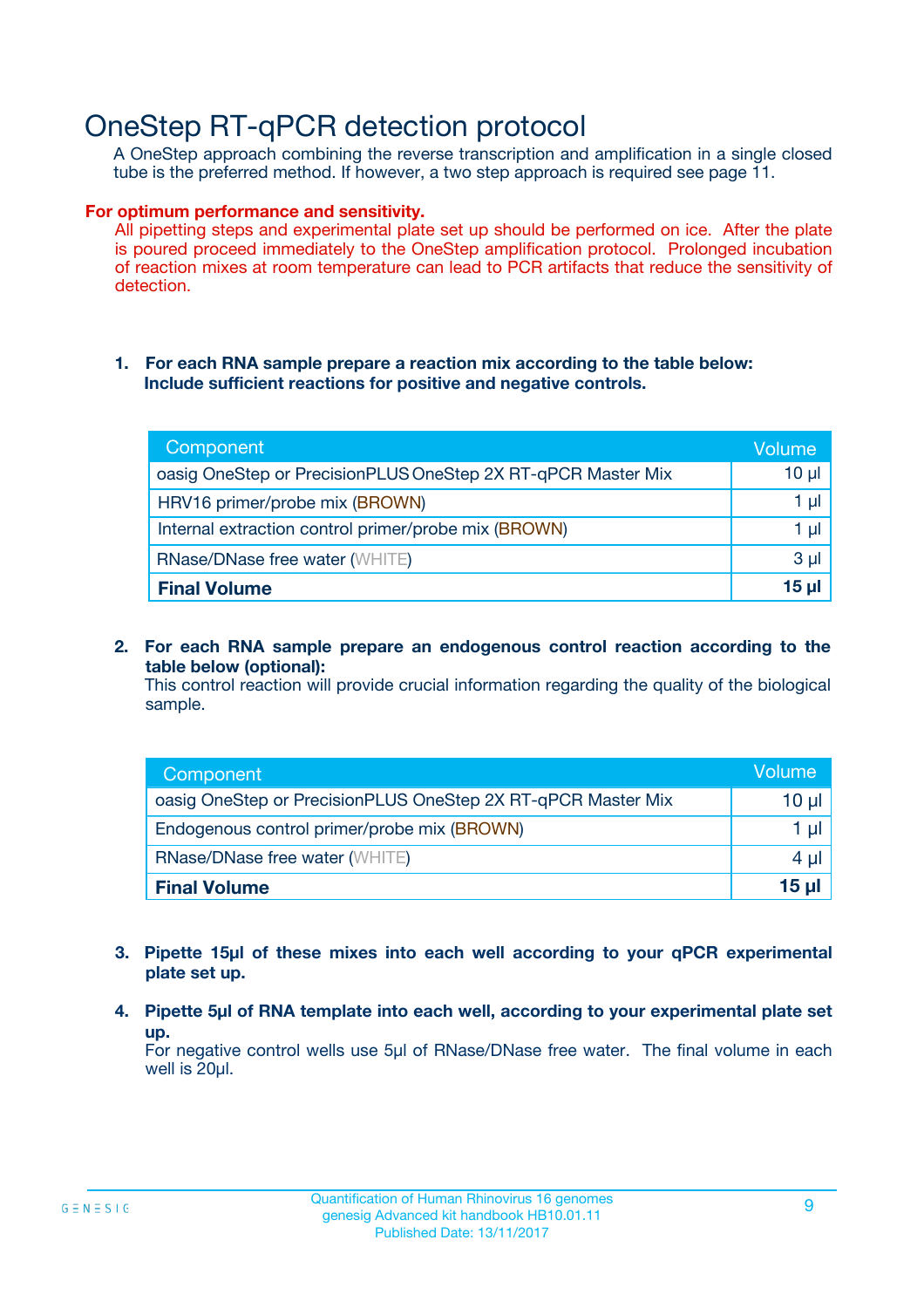**5. If a standard curve is included for quantitative analysis prepare a reaction mix according to the table below:**

| Component                                                    | Volume  |
|--------------------------------------------------------------|---------|
| oasig OneStep or PrecisionPLUS OneStep 2X RT-qPCR Master Mix | 10 µl   |
| HRV16 primer/probe mix (BROWN)                               |         |
| <b>RNase/DNase free water (WHITE)</b>                        | $4 \mu$ |
| <b>Final Volume</b>                                          | 15 µl   |

- **6. Preparation of standard curve dilution series.**
	- **1) Pipette 90µl of template preparation buffer into 5 tubes and label 2-6**
	- **2) Pipette 10µl of Positive Control Template (RED) into tube 2**
	- **3) Vortex thoroughly**
	- **4) Change pipette tip and pipette 10 µl from tube 2 into tube 3**
	- **5) Vortex thoroughly**

**Repeat steps 4 and 5 to complete the dilution series**

| <b>Standard Curve</b>         | <b>Copy Number</b>     |
|-------------------------------|------------------------|
| Tube 1 Positive control (RED) | $2 \times 10^5$ per µl |
| Tube 2                        | $2 \times 10^4$ per µl |
| Tube 3                        | $2 \times 10^3$ per µl |
| Tube 4                        | $2 \times 10^2$ per µl |
| Tube 5                        | $20$ per $\mu$         |
| Tube 6                        | $2$ per $\mu$          |

**7. Pipette 5µl of standard template into each well for the standard curve according to your plate set-up**

The final volume in each well is 20µl.

# OneStep RT-qPCR Amplification Protocol

Amplification conditions using oasig OneStep or PrecisionPLUS OneStep 2X RT-qPCR Master Mix.

|             | <b>Step</b>                  | <b>Time</b>      | <b>Temp</b>    |
|-------------|------------------------------|------------------|----------------|
|             | <b>Reverse Transcription</b> | $10 \text{ min}$ | $55^{\circ}$ C |
|             | Enzyme activation            | 2 min            | 95 °C          |
| Cycling x50 | Denaturation                 | 10 <sub>s</sub>  | 95 °C          |
|             | <b>DATA COLLECTION *</b>     | 60 s             | 60 °C          |

\* Fluorogenic data should be collected during this step through the FAM and VIC channels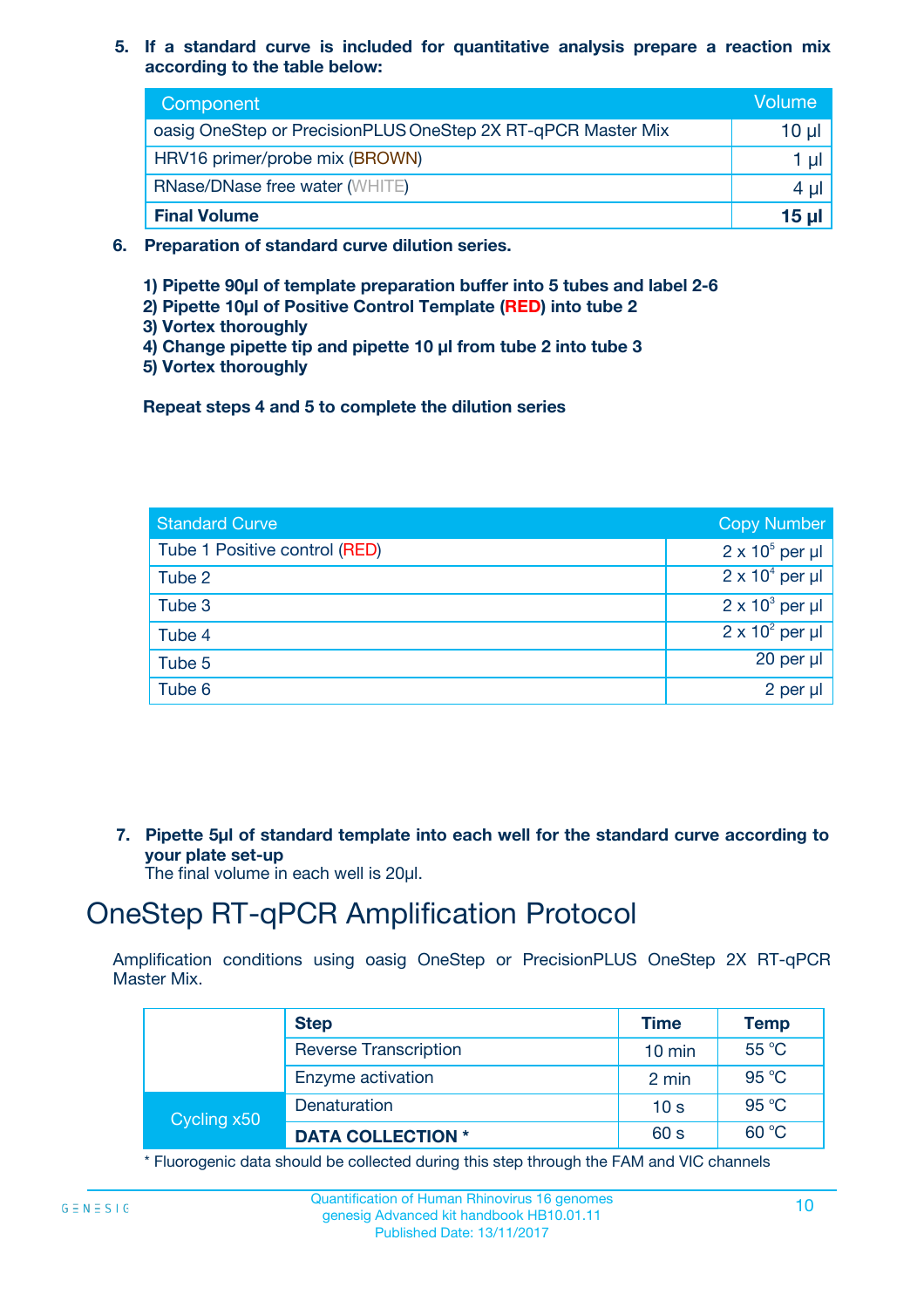# Alternative two step qPCR detection protocol

#### **Reverse Transcription**

If you need to perform separate reverse transcription and amplification (two step real time PCR) then we recommend the Primerdesign Precision nanoScript2 Reverse Transcription kit. A reverse transcription primer (GREEN) is included and is designed for use with the Precision nanoScript2 reverse transcription kit. A protocol for this product is available at www. primerdesign.co.uk

**1. After reverse transcription, prepare a reaction mix according to the table below for each cDNA sample**

| Component                                            | Volume   |
|------------------------------------------------------|----------|
| PrecisionPLUS 2X qPCR Master Mix                     | $10 \mu$ |
| HRV16 primer/probe mix (BROWN)                       | 1 µl     |
| Internal extraction control primer/probe mix (BROWN) | 1 µl     |
| <b>RNase/DNase free water (WHITE)</b>                | $3 \mu$  |
| <b>Final Volume</b>                                  | 15 ul    |

- **2. Pipette 15µl of this mix into each well according to your qPCR experimental plate set up.**
- **3. Prepare sample cDNA templates for each of your samples by diluting the RT reaction mix 1:5 in RNase/DNase free water.**
- **4. Pipette 5µl of cDNA template into each well, according to your experimental plate setup.**

**The final volume in each well is 20µl. For negative control wells use 5µl of RNase/DNase free water.**

### Alternative two step amplification protocol

Amplification conditions using PrecisionPLUS 2X qPCR Master Mix.

|             | <b>Step</b>       | <b>Time</b> | Temp  |
|-------------|-------------------|-------------|-------|
|             | Enzyme activation | 2 mins      | 95 °C |
| Cycling x50 | Denaturation      | 10 secs     | 95 °C |
|             | DATA COLLECTION * | 60 secs     | 60 °C |

\* Fluorogenic data should be collected during this step through the FAM and VIC channels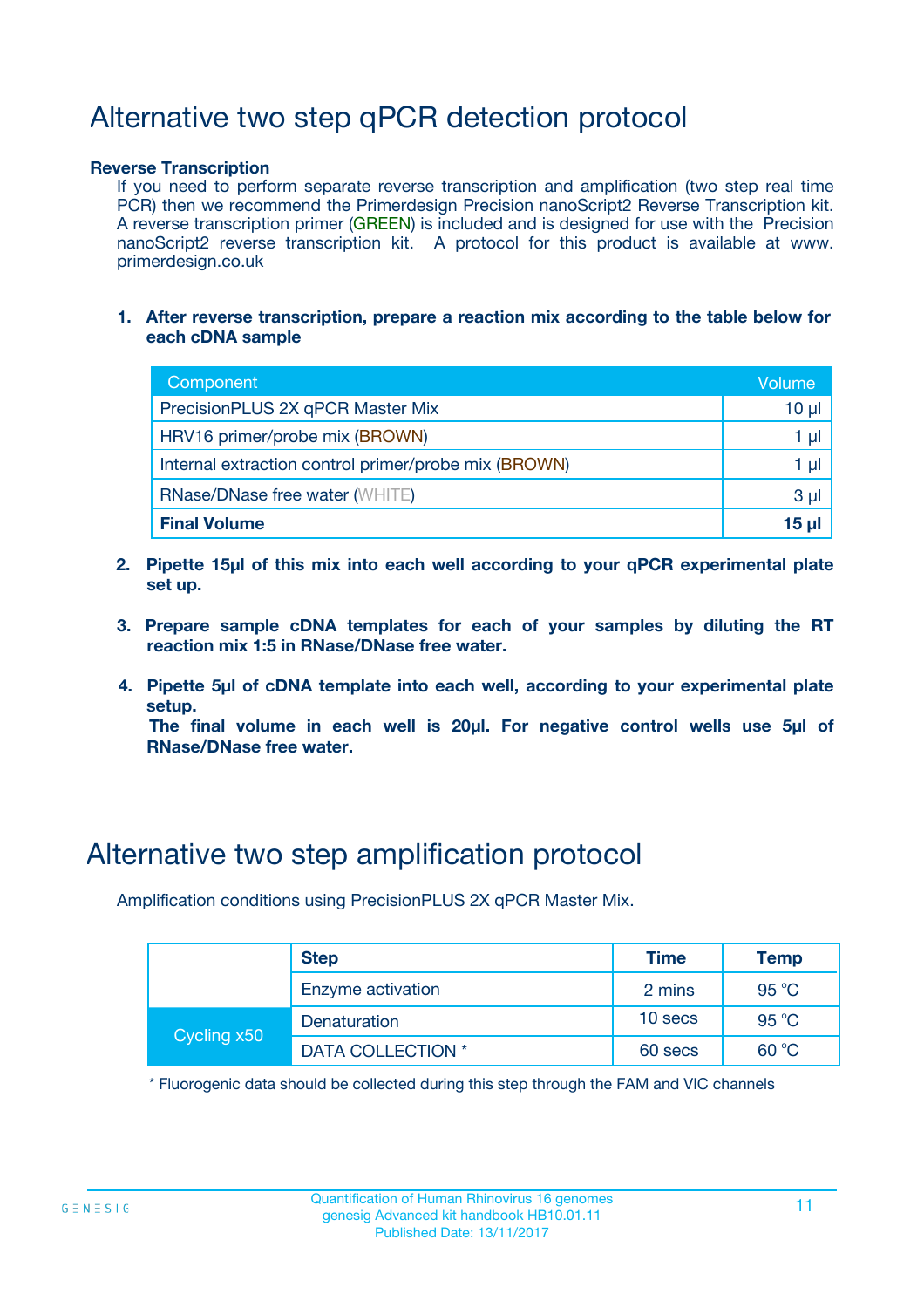# Interpretation of results

| <b>Target</b><br>(FAM) | Internal<br>control<br>(NIC) | <b>Positive</b><br>control | <b>Negative</b><br>control | Interpretation                                                                                                  |
|------------------------|------------------------------|----------------------------|----------------------------|-----------------------------------------------------------------------------------------------------------------|
| $\leq 30$              | $+ 1 -$                      | ÷                          |                            | <b>POSITIVE QUANTITATIVE RESULT</b><br>calculate copy number                                                    |
| > 30                   | ÷                            | ÷                          |                            | <b>POSITIVE QUANTITATIVE RESULT</b><br>calculate copy number                                                    |
| > 30                   |                              | ÷                          |                            | <b>POSITIVE QUALITATIVE RESULT</b><br>do not report copy number as this<br>may be due to poor sample extraction |
|                        | ÷                            | ÷                          |                            | <b>NEGATIVE RESULT</b>                                                                                          |
| $+ 1 -$                | $+ 1 -$                      | ÷                          | $\leq 35$                  | <b>EXPERIMENT FAILED</b><br>due to test contamination                                                           |
| $+ 1 -$                | $+ 1 -$                      | ÷                          | > 35                       | $\star$                                                                                                         |
|                        |                              | ÷                          |                            | <b>SAMPLE PREPARATION FAILED</b>                                                                                |
|                        |                              |                            |                            | <b>EXPERIMENT FAILED</b>                                                                                        |

Positive control template (**RED**) is expected to amplify between Cq 16 and 23. Failure to satisfy this quality control criterion is a strong indication that the experiment has been compromised.

\*Where the test sample is positive and the negative control is positive with a  $Cq > 35$ , the sample must be reinterpreted based on the relative signal strength of the two results:



If the sample amplifies  $> 5$  Cq earlier than the negative control then the sample should be reinterpreted (via the table above) with the negative control verified as negative.



If the sample amplifies  $< 5$  Cq earlier than the negative control then the positive sample result is invalidated and the result should be determined inconclusive due to test contamination. The test for this sample should be repeated.